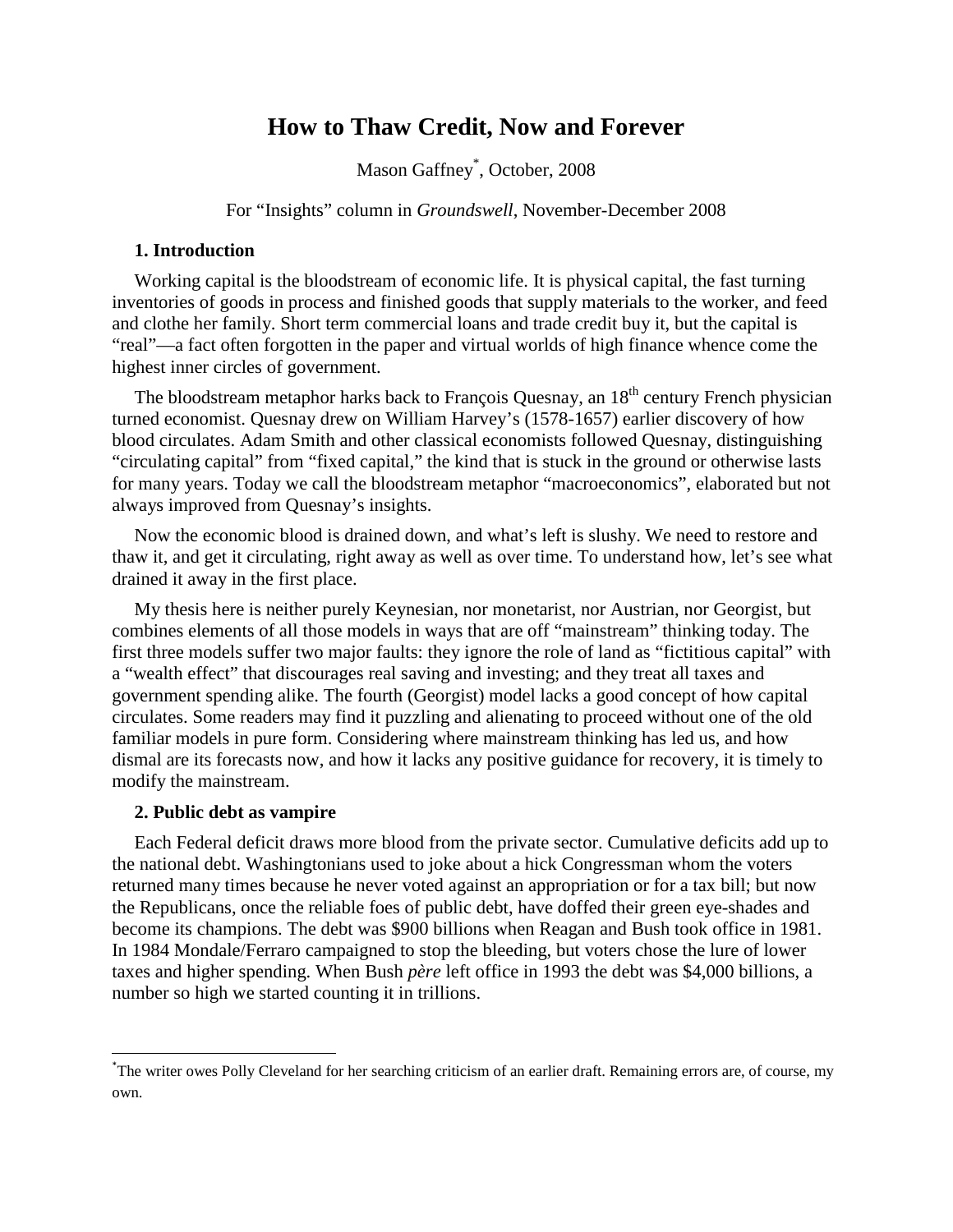From 1993-2001 the pendulum swung back as President Clinton came to terms with the newly-thrifty Republican Congress. Equally important, he did not invade any other nations. Some military bases like The Presidio and Marin Headlands were actually closed, rare as that is; others, like March A.F. Base, were mothballed. Under this regimen the nation recovered from several shocks that might have triggered the collapse of a more anemic economy. Some of these were the Mexican bailout of 1994, the southeast Asia crises of 1997-98, the flame-out of Long Term Capital Management in 1997-98, the dot.com collapse of 2001, and the stock market fall from 2000-2002. Now, however, President Bush *fils* and his supportive Congresses have run the debt up to \$11 trillion, \$12 trillion, \$13 trillion or more, depending on who's counting. Whichever way recorders spin the story, the debt is a big fraction of the nation's capital – our economic blood. This has made us vulnerable to the housing crash and cardiac arrest of today.

How did Reagan and Bush persuade themselves to invert traditional Republican doctrine? There were two main gurus: Art Laffer, Jr., and Robert Barro.

Laffer drew his famous curve on Dick Cheney's cocktail napkin in 1974 and changed the course of history. Said Laffer, taxes suppress incentives so much that Washington can actually collect more money by lowering tax rates. He stressed how taxes "suppress" incentives to work and to invest. Others also stress how taxes twist incentives so people allocate resources less efficiently.

Anyone who has read Henry George will relate to how taxes suppress and twist incentives. Laffer, indeed, quoted him often and enthusiastically. Tragically, though, he only got half or less of George's idea. Laffer never specified WHICH taxes suppress and twist incentives. George, of course, would maintain revenues by raising the neutral and even pro-incentive taxes on land values and rents, to compensate for down-taxing other bases. He noted that down-taxing other tax bases would enhance land rents and values as a tax base.

By 1979 Laffer had political distractions in mind, like rising with Ronald Reagan. The voters loved their message of lower tax rates cum higher public spending, and Reagan used it to help win his election. Laffer never rose to the heights of a Cardinal Richelieu, but he served on Reagan's Economic Policy Advisory Board for both of his two terms, as well as the Chief Economist at the Office of Management and Budget under Treasury Secretary George Schultz. Reagan and later Bush *père* bought into Laffer's plan to lower tax rates, even as Reagan's other economists advised against it. Laffer also got OMB to adopt "dynamic revenue forecasting" based on assuming that lowering tax rates would raise the tax base.

Within a few years it was clear that Laffer's tax cuts actually lowered revenues, and he lost favor. Yet today his ideas linger on in the highest circles of government. Professor Jeffrey Franken of Harvard has published a series of Laffer-like quotes from Bush *fils* and various sympathetic Congressmen (2008, *Tax-cut Snake Oil*, Economic Policy Institute).

The other new guru was Professor Robert Barro, then of Rochester, now of Harvard. The same Dick Cheney, a believer, tersely summed up Barro's message: "Deficits don't matter". Barro claims to trace his idea back to Ricardo, and even calls it "The Ricardian Equivalence Theorem". It is loosely related to the assessors' theory of property tax capitalization - we leave that for another day. Barro's point is that deficits today mean higher taxes tomorrow. Present taxpayers and savers fully realize that, says Barro, so they will save more today to prepare for that burden of tomorrow. This higher private saving offsets government's dissaving. As of now Barro is still repeating this chorus with each verse: "… it matters little whether you pay for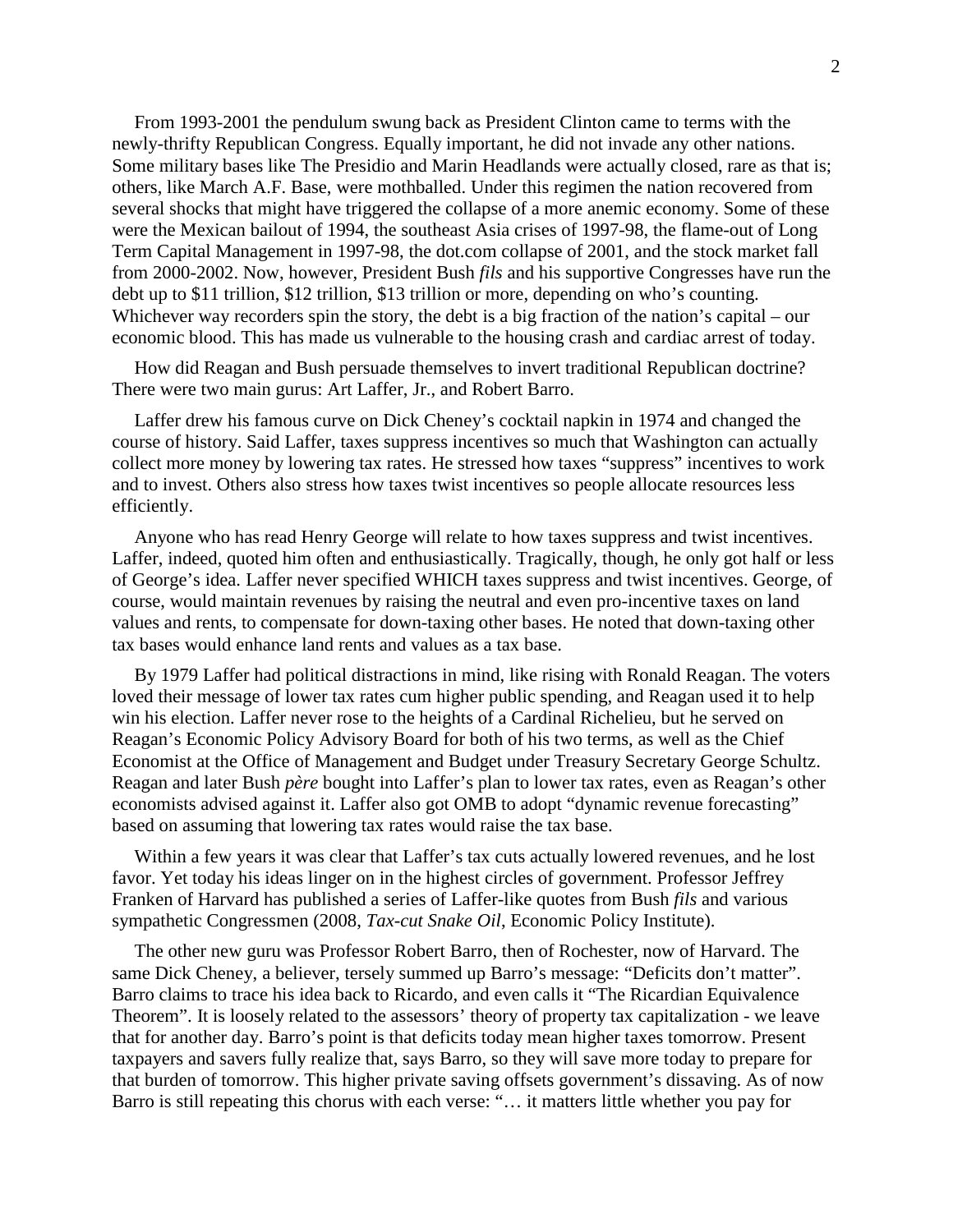government spending with taxes today or taxes tomorrow, which is basically what a fiscal deficit is" (Interview with FRB of Minneapolis, Nov. 12 2005, in *The Region*). In other words, "Deficits Still Don't Matter" to Barro.

It was not just Barro. Iconic Milton Friedman, the very avatar of anti-Keynesianism, chimed in with "Why twin deficits are a blessing" (*WSJ Dec 14 1988)*. (The other deficit was our national import balance.) Friedman had risen to fame by refuting Keynes and giving us his "monetarism" instead. Once in favor, however, with Keynes reduced to a memory, Friedman turned around and endorsed a new rationale for deficit finance, Barro's "Ricardian Equivalence Theorem".

This Barro-Friedman rationale has a seductive element of truth, but more error. The primary effect of deficit finance is that government bonds, to their owners, are an asset, a "store of value", a substitute for real capital. George and others labeled bonds as "fictitious capital" – they are nothing but a lien on future taxpayers, yet they swell their owners' portfolios just as though they were real social capital. Thus they satisfy people's needs for retirement funds, and other comforts and joys of holding wealth, without the people's having created real capital by their saving. For most people (not all) the marginal satisfaction from holding additional wealth diminishes as they hold more. Economists call this "the wealth effect", even when the wealth is fictitious. (For those whose marginal satisfaction from holding land does not diminish as they "lay field to field", see Gaffney, 4- 04, *Auri Sacra Fames*, in *Groundswell*. The fable of King Midas is also in point.)

By substituting for real capital, bonds lower people's marginal incentive to save and invest more. Barro recognized this wealth effect. His point was that it is offset by the negative wealth effect of the prospect of higher future taxes, so "Deficits don't matter".

It is true that some bonds do represent real social capital, as when public bodies spend the money wisely and honestly on useful objects and services of general value, like scientific research, replacing worn-out roads and bridges, air traffic control, education, and so on. Ideally, all bonds would. The apparent dissaving would be offset by investing in public and human capital, raising incomes and land values to fortify future tax bases to retire the bonds.

History cries out, however, that nations in thrall to imperial overreach and its parasitic lobbies fritter too much capital away on sterile warfare (Kevin Phillips, 2006, *American Theocracy*). Urban history, studied with any insight, shows cities, counties, states, and nations, dominated by land speculators, doing the same on subsidizing urban sprawl. Alaska's "bridge to nowhere", even though aborted by the publicity and embarrassment surrounding its patent absurdity, dramatizes the matter memorably. (Alaska finally got the money anyway, for Heaven knows what.)

Our huge and ongoing foreign trade deficit shows that the investment crowded out of domestic industry must exceed private sector gains from public spending. That is why we have to buy so much from abroad, and can sell so little there. How could it be otherwise when so much public spending goes to maintain hundreds of military bases around the world, bribes to manipulate foreign rulers, long wars without apparent net benefit to the U.S., and the whole military-industrial complex?

An analogy to slavery may make this clearer. It is a truism of economic history that slaves in the Old South satisfied their owners' need for wealth, substituted for real capital in their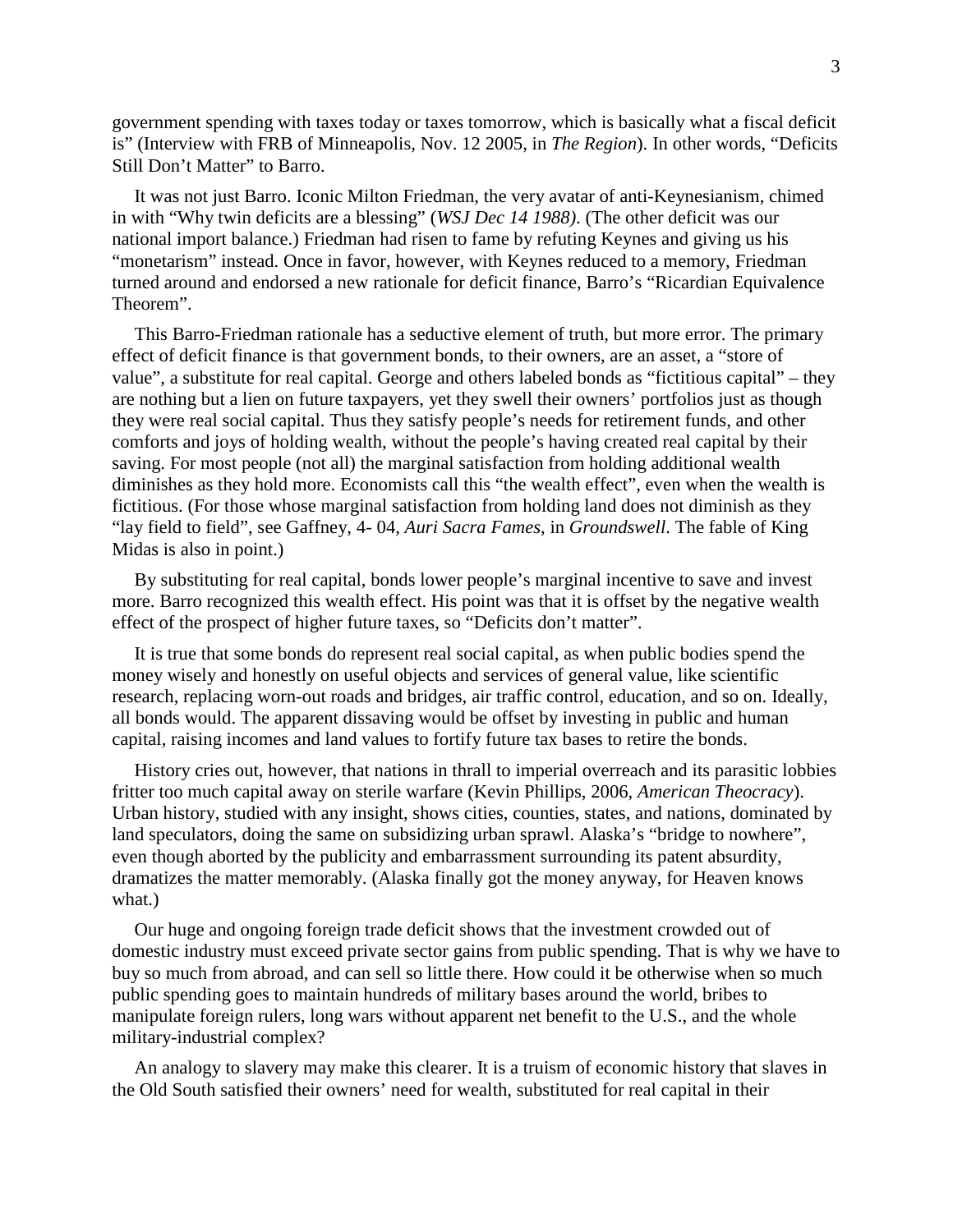portfolios, and led to a culture of extravagance. Formation of real capital suffered. So, of course, did the slaves, who also substituted directly for farm capital. Underequipped Confederate soldiers paid the price on the battlefields.

As a secondary effect, the prospect of future taxes is a liability to bondholders and other future taxpayers – the "negative wealth effect", as Barro says. It is unlikely that this distant future possibility shows up on the liability side with the same weight as the bonds on the asset side, as Barro's critics have pointed out. Most of these critics, right as they are, have failed to add that our tax structures at every level have been growing less progressive, or more regressive, so future taxpayers are more and more likely to be the working poor, rather than the saving classes. Add to that that our system is fast making it worse by racing toward distributing wealth and income less equally

The net marginal satisfaction from holding wealth actually diminishes more and faster when the wealth consists of real capital. This is because owners of real capital, especially working capital, must manage and maintain it, and constantly replace it as it turns over. This is hard work, and risky, too. Bonds, in contrast, keep in a vault with no such cares. Only the most durable forms of capital, gold, land, and some common stocks can compete with government bonds in this respect (Gaffney, 4-04, *op cit*). So big savers, as their wealth accumulates, more and more turn away from supplying working capital like short term commercial loans and trade credit.

Working capital, the coursing bloodstream of our private economy, needs a heart – the ownerentrepreneur - to pump it through the system and recirculate it constantly, often several times a month. But the stoutest heart cannot pump blood that is not there, as we are finding today. It is not just loanable funds that are short, not just abstract "credit", as popular and media perceptions have it; it is the real capital that loans and credit represent. That is why we have to import so much of the real capital.

Government bonds "crowding out" private wealth from portfolios is part of how government borrowing takes capital away from the private sector. The other part of crowding-out is dynamic. When The Treasury sells new public bonds they crowd out new private bonds and corporate IPO's and new investing in unincorporated businesses, most of them small.

Professor Martin Feldstein sees the wealth effect mainly in social security, which he blames for the shortfall of private saving. The comfort and security of knowing your rich Uncle Sam will cover your later years obviates your saving in other ways. Buying into social security, even though it is involuntary, is like buying a government bond. You invest now and recoup later. Feldstein does not qualify this, as Barro might, by claiming that the prospect of higher future taxes to pay the retirees will stimulate more saving today.

Feldstein's emphasis on the wealth effect makes sense, up to a point, but his case has elements of class bias that weaken it. If he is going to make this case against social security pensioners he should make it more strongly against bondholders. For one thing their claims on future revenues, rising over \$10 trillion plus huge annual interest payments, outweigh the annuitants' claims under social security.

For another thing, social security annuitants include many people too poor to save much in any event, so their prospect of a secure old age does not abort much saving they would do in the absence of social security; it simply saves them from indigence, eviction, the poorhouse, dependence on family welfare or charity, and, more than likely, early death. For a third point,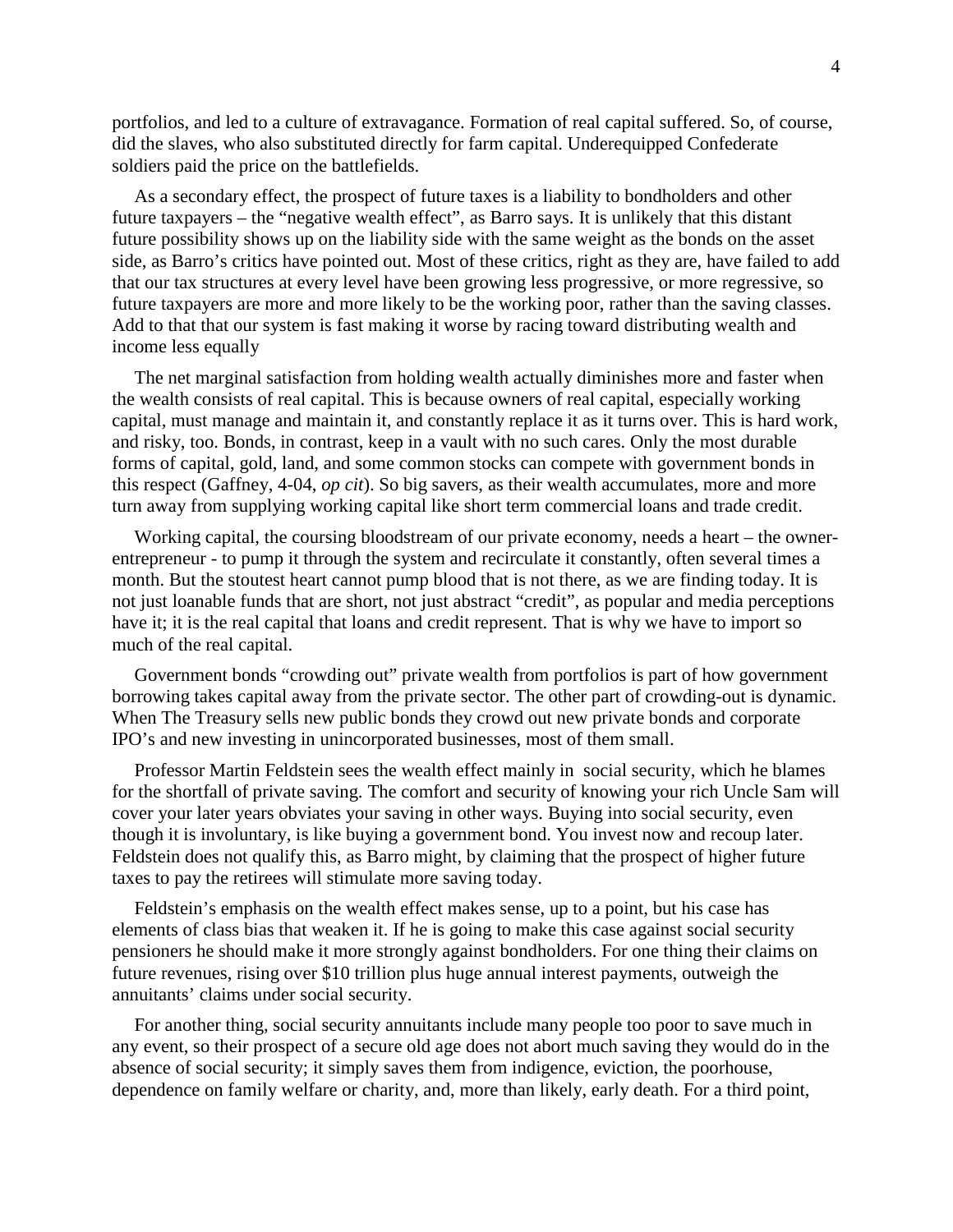there is an invidious subjective value in private wealth, lacking in social security. Everyone has social security, so it does not make a man or woman feel wealthier than his or her reference groups.

Critics fault the social security "trust fund" because it is not really saved, but spent for current Federal operations and wastes. Worse, it earns only about 2% a year, less than inflation, making it basically a forced loan to the U.S. Treasury and, indirectly, to other, richer taxpayers. These critics often write with a political edge, but our concern here is with the economics of it. Objectively it is spent to lower taxes on others with more ability to pay. In the short run it is just a tax, our most regressive one by far.

This tax does not crowd much capital out of the private sector; the poor workers who pay it are being forced to save what they otherwise would consume. It is not by their choice that Congress uses their money to lower taxes on corporations, on the sensational peculations of CEO's, on those in what used to be tax brackets as high as 94%, on "capital" gains, on estates, and on property income of most kinds. It is those beneficiaries who would reasonably be expected to pay more future taxes to repay the pensioners, but there is little reason to think they will, without a radical turnabout in the evolution of tax policy. On the contrary, the pensions themselves have now been made taxable, and Congress has stiffened bankruptcy laws so a tax delinquent without property may become an indentured servant of the state for life.

## **3. The Greater Dracula: land value**

There is a Greater Dracula, land value, sucking blood from our economy. Land value is invisible to most economists. Those cited above, however deep their insights about public debt, rarely mention it; their neo-classical training blinds them to it.

We noted earlier that U.S. bonds serve as "fictitious capital" to their owners, a store of private value that is not real social capital. So do land values, only more so. They satisfy the need to hold assets without there having been any corresponding net social saving by owners collectively, present or past. Individuals may save to buy land, but the seller dissaves in the same sale. Most home buyers, in fact, finance their purchase from selling a previous home. Mere ownership turnover of a fixed stock does not constitute net social saving.

Not only do land values substitute for real saving, they promote dissaving. Notoriously, we have just been through several years of homeowners' heeding the siren songs of bankers to "unlock the equity in your house (and its land)" to pay for cruises, cosmetic surgery, golfing, yachts, vacation homes, fast cars, stables, and any other extravagance that lust and envy and boredom and impulse can devise. Rising land values seem to the owners like current income that they can spend on current consumption, so long as banks are ready to lend on them. That is the dynamic side of it. Then, after the values have risen, they stand in for wealth to some owner or lender, muting via the wealth effect their urge to save.

In the case of U.S. bonds there is a reverse or compensating Barro Effect. In spite of Barro's overstating it, still there is something to it. It is a "negative wealth effect" from the prospect of higher future taxes to pay off the bonds, even though it is, as shown above, only an echo of the "wealth effect" of the bonds to their owners. There is no corresponding Barro Effect with rising land values, they rise up spontaneously, on their own. They are a free gift from human fecundity and progress, economic and social. They result from our having traveled a few more years through time, into the infinite future. Infinity remains infinite. It has simply grown more highly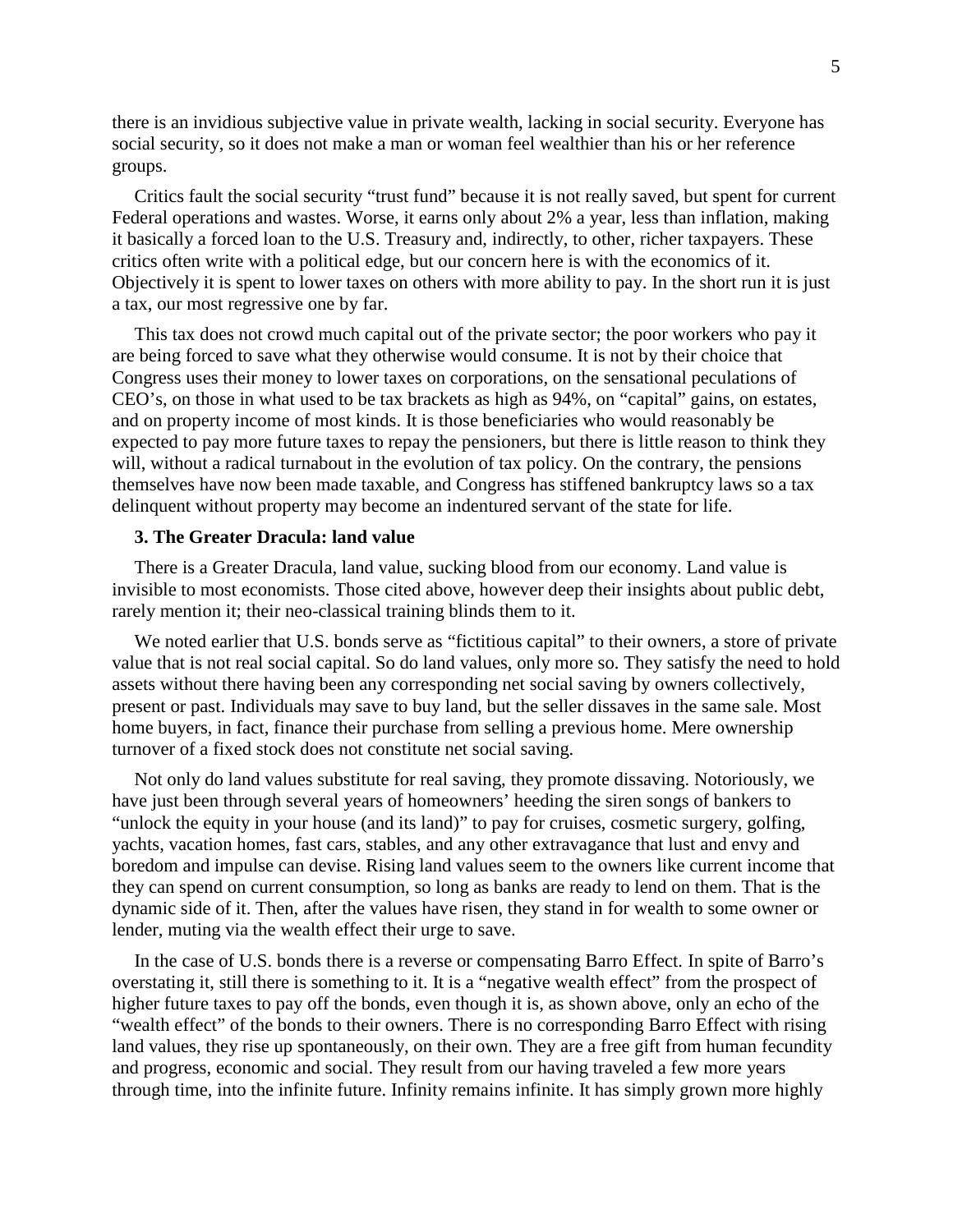rentable, in the rosy visions of optimists, the ones who dominate the market. The land in a portfolio of assets is not, per se, a debt that someone must retire.

It is true that prospective buyers are now poorer, in that they must pay more for land. This might stimulate them to save more. However they, too, share the vision of higher future rents, so they are paying more simply because they think they are getting more. Sometimes they actually are. If the price to rent ratio rises it is because of the promise of higher future rents or resale values, whether or not the promise comes true.

What about common stock? I omit it here for four reasons. One, a good deal of its value represents indirect ownership of real estate. Two, in our times its total value has dropped well below that of dwellings. Three, the media and public consciousness greatly overstate its role in the economic scheme. News reporters parrot phrases like "a fall of stock prices has wiped out a trillion dollars of wealth". The wealth is still there; all that's changed is expectations of future earnings, or taxes, or subsidies, or bail-outs, or even more trivial and superficial matters. Four, space and time limit us here and now: we must neglect something. What's uppermost now is the housing collapse.

## **4. Housing and land values together**

Ever since 1913 the capital invested in owner-occupied housing, and the land used for it, have enjoyed virtual exemption from the tax levied on other forms of income. Income? What income? If A rents a house to B for cash rent, that rent is taxable income. If A evicts B and moves into the house for his own use, the taxable cash flow stops, but A gets as much service from the house as B did. That service flow to A is called "imputed income". Economists recognize it as income; they even make a nominal gesture at counting it as part of the national income. But Congress does not tax it as income.

Imputed income of owner-occupied land (under housing, for example) is not taxed, but interest on mortgages is deductible, unlike other consumer interest (e.g. on credit cards and auto loans). Most small homeowners do not itemize, so the deductibility of interest (and property taxes, too) mainly benefits richer people. If you own six or seven houses (who's counting?), a horse farm, a duck blind, a ski chalet, a lakeside cottage, a wild forty for hunting or riding, a golf club membership, a beachfront, etc., all that imputed income is exempt too.

The service flow of an owner's <u>house</u> – the building per se, that is – is not all net income. The owner must maintain and operate the building and grounds, rewire, replumb, repaint, reroof, remit utility bills, replace the furnace and air, repel pests and termites, remodel and redecorate now and then, and still some day retain or resell or retire only the remains of a building whose value has regressed to the dust from which it sprung. The site of the house, i.e. the space and location, demands none of those expenses, and generally appreciates besides – not this year, obviously, but more years than not. The current crash should not blind us to what has happened since, say, 1970. A \$35,000 house and site bought then, through a chain of sales and purchases and a little luck, was priced at about \$1,100,000 in 2006, and now after the crash (stage one, anyway) is still worth about \$700,000.

Unearned increments (aka "capital gains") are not taxed until time of sale, if that ever comes, although owners may take out cash, tax free, any time, by using a line of credit or other form of mortgage, whose interest is deductible. If one does sell for a gain the tax is deferred so long as you buy another home of equal or greater value within a two-year window. Most homeowners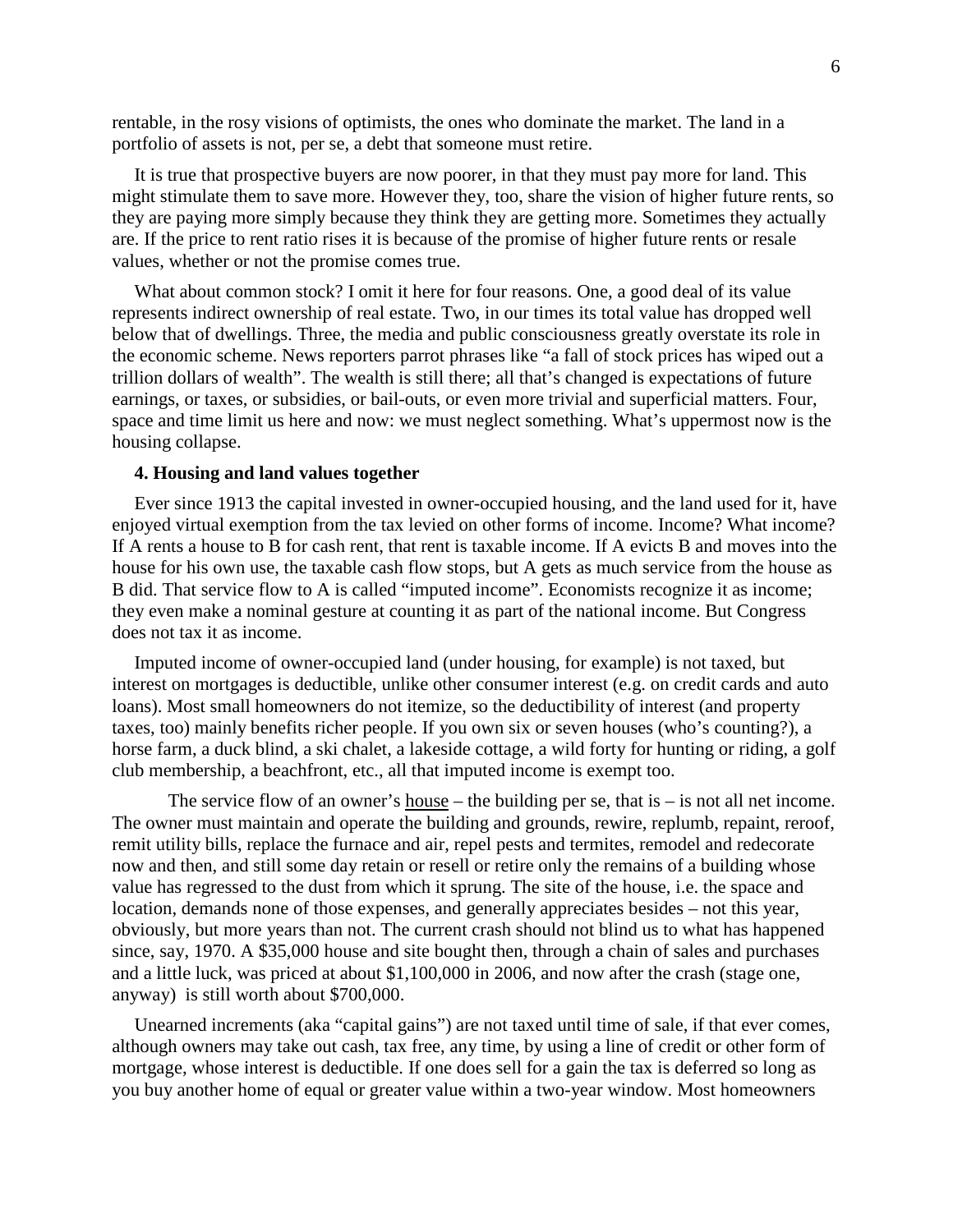continue this chain of deferral until death, at which time all the accrued gains are exempted forever – the so-called "Angel of Death" provision.

As to rental housing the renter cannot deduct the rent, but the owner's rents are generally untaxed because the owner can often tax-depreciate the building much faster than it really depreciates economically, wiping the rental income off his tax return. This same benefit also goes to office, commercial, and industrial buildings, but not to wage and salary incomes, all of which are taxed – even the part that is taken away as the social security tax, as well as social security pension payments when the worker collects them – if he should live that long. Workers on average die a lot younger than rentiers.

When owner A has depreciated a building down to zero he sells to owner B, who does it all over again, and so do C, D, E,  $\dots$  etc. until the building dies. When A sells to B the excess depreciation is nominally "recaptured" by taxing the nominal gain, but it is called a "capital gain", subject to a lower tax rate, at a later date, a higher price level, and a new tax structure lowered from when A took the original depreciation.

When B tax-depreciates the building, he normally depreciates a good deal of land value, too, even though the land is appreciating. Michael Hudson and Kris Feder (1997, Levy Institute) have shown how all this lowers the taxable income from all the income property in the U.S.A. to an aggregate of zero – Repeat, ZERO!

Little people get a cut of the action, too, enough to nail down their votes, but it's the big people who own several mansions apiece in the choicest locations. Ever since labor got the vote in the mid-19<sup>th</sup> Century, politicians have fostered *la petite propriété* as a bulwark to protect *la grande propriété* from *la canaille*, the dogpack, the rabble. Peter Kropotkin noted how well this system worked west of Russia. In a new revolution "the workers would have against them, not the rotten generation of aristocrats (of 1789) … but the middle classes, which are far more powerful, intellectually and physically, (plus) the machinery of the modern state" (1899, *Memoirs of a Revolutionist*, p.290). Only Russia failed to foster its middle class, with the result we know so well.

In the 1920's, the first peaceful decade in the U.S.A. under the new income tax, popular music manifested the ethos spawned by the exemption of homes from the tax: "My Blue Heaven"; "Robins and Roses"; "Tea for Two". These were to be followed by the more tentative "Just around the Corner there's a Rainbow in the Sky"; and then, all too soon, by "Brother, Can You Spare a Dime?".

Fast forward to 2001. Other kinds of consumer interest, as on credit cards and autos, were no longer deductible. Accelerated depreciation had been decelerated. The ENRON collapse taught investors to beware of overpaid CEO's and opaque corporate accounting. The dot.com collapse taught us to be leery of rosy promises unsecured by hard assets. All the investment guru's told us to buy a home or two, it's the last and greatest tax shelter. And so we did, from ticky-tacky little houses on the hillside to McMansions to palaces and compounds for the super-rich, and bankruptcy-safe havens in Florida and a few other states, even Kansas, that protect residences from bankruptcy proceedings. If all this is supposed to protect family life you would not know it from our soaring divorce rate, so Tea for Two became tea for one each in two dwellings.

The arrangement has been and is bipartisan. Call something "housing" and it becomes sacred, a fetish, unassailable, even if it is San Simeon with its 82,000 (sic) attached acres and 17 miles of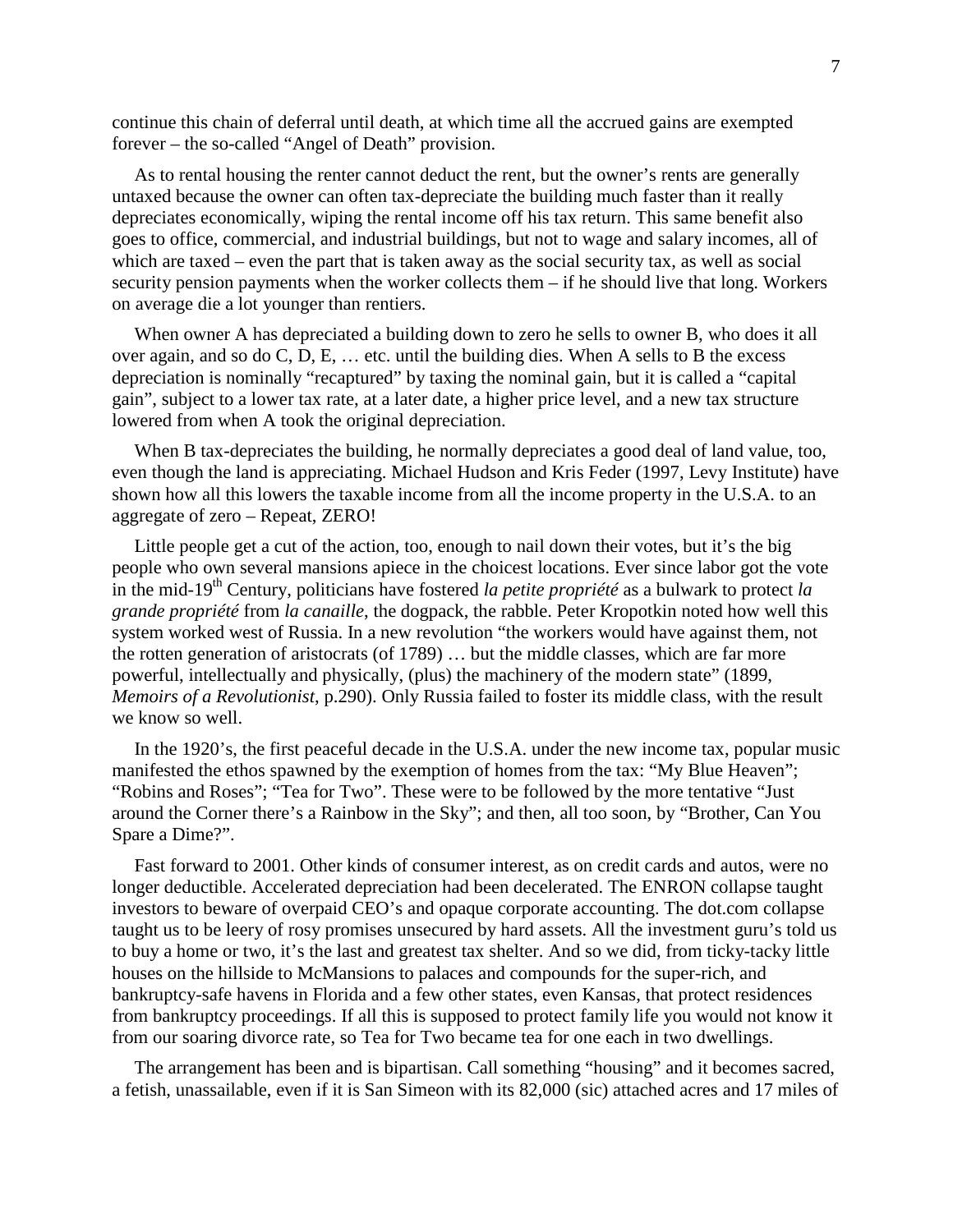coastline. The result has been a massive overallocation of the nation's capital stock and land to housing. We are "overhoused America". There's not "too much housing" in an absolute sense. Many folks at the bottom are underhoused. Thousands are homeless, including many children. That's a matter of unequal distribution, but also at the core of modern politics. The former rabble have become the rationale for exempting mansions, playgrounds of the rich, and little castles of the middle class from taxation.

All that housing and land for the mansioneers take capital and land away from other uses, and sequester it in unrecoverable form. Housing pays out slowly at best, and a corresponding 30-year mortgage ties up the lender's capital in a highly visible and countable way. A bank can't make new loans much faster than it recovers capital from the old ones. So we reach a point, as now, where new loans are hard to come  $by - to$  meet payrolls, buy materials, and produce the daily needs of life.

That's "at best". At worst, builders glut the market, values drop, and the capital is not even recovered slowly, it's down the drain forever. Thus this housing capital is thrice frozen. First, its "net service flow" above expenses goes mostly not to recover capital, but to pay interest (imputed or cash) and imputed rent on the resources, capital and land, tied up in it. Second an oversupply gluts the market so the owner cannot sell without a big loss. Third, bank loans secured by mortgages on this housing go bad, leading to a financial meltdown.

This is not just a domestic matter. Wall Street has been peddling these mortgages all over the world, and the international bills are coming due. We need to export more, but we can't export the surplus houses, and we can't recover the capital. That's where we are today.

So what are Congress and Treasury and Ben Bernanke proposing along with the bailout? More of the same, more "stimulus", raising the debt some more to save the housing-land market and the banks that have inflated it. Supply-siders, faced with crisis, convert quickly into demandsiders; free-market fanatics into *dirigistes*. Even as we write, October 23, 2008, Alan Greenspan himself is admitting to Congress that deregulation failed. Even some kind of Federal regulation (but what kind?) is acceptable to prop up a failed system so we can repeat the same cycle that is crashing around us today.

Thus, traditional Keynesian macro-economic thinking, supposedly buried by monetarism, never really died; Friedman forgot to drive a silver stake through its heart, or bury it deeper than a few inches. Today it has risen again to high circles in Washington. The idea that public borrowing "crowds out" private borrowing, dominant in the thriftier 1990's, is seldom heard today. Now the leading physicians picture clogged Wall Street as a case of cardiac arrest, to be cured by what FDR, in a more rural and less medicated age, called "pump-priming".

Tragically, this year's Nobel Laureate Paul Krugman, like other influential liberals, is reverting to the same old demand-side panaceas. "... right now, increased government spending is just what the doctor ordered, and concerns about the budget deficit should be put on hold" (Paul Krugman, *NY Times*, Oct 16). At least Krugman's spending proposals are more egalitarian than those of Wall Street's Henry Paulson. Larry Summers and Alan Blinder, nominal "liberals" (I have my doubts), join the chorus for deficit finance. Like Paulson, they see this as a paper shortage, to be cured with more paper. This does not augur well.

Where is this new Federal money to come from? Borrowing from the public? That would mean more crowding-out of private borrowers, the very ones we need to have put capital back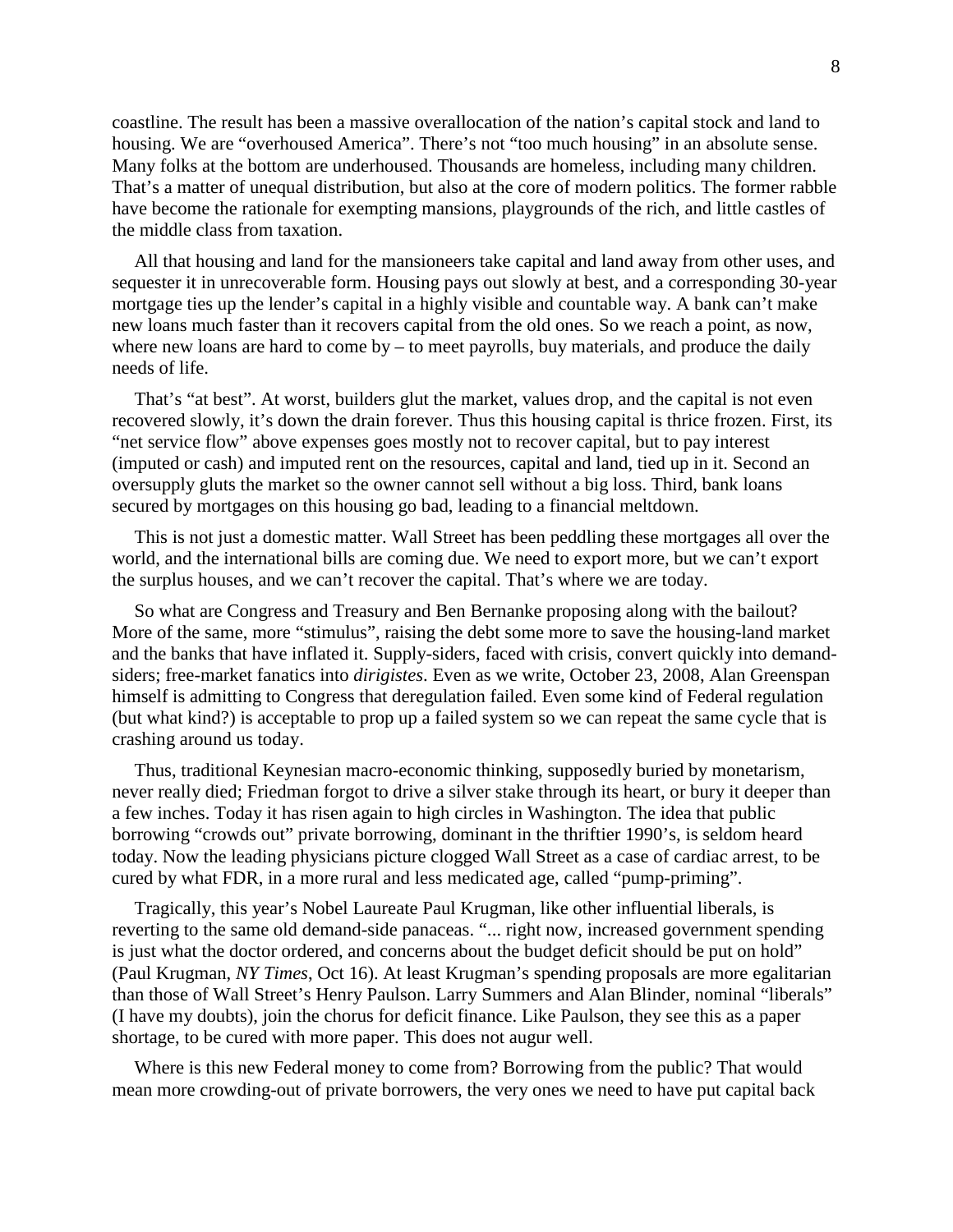into the private sector. The other fallback is borrowing from willing Bernanke's Fed which will create new paper and virtual money. New money without real goods behind it means inflation, more imports with fewer exports, devaluation, and a real risk that our foreign creditors will take their money and go home.

Ben Bernanke has staked his reputation and our economy on his belief that we can depend indefinitely on a glut of savings in foreign lands (March 10 2005, Sandridge Lecture, and elsewhere). I suppose that comforting faith helped persuade him to accept his present unpleasant job, but his claim seems dreamy and even arrogant now that the glory days of American hegemony are fading fast away. Wall Street has already sullied its credibility by dumping bad paper on the world. The U.S. Treasury is not far behind. Let's ask what we should be doing instead.

### **5. Solutions**

How can we raise the capital we need now? It's time to think big, it's survival time for the U.S.A. We need to tap two enormous sources of capital that the vampires have created, one public and one private.

The U.S. Government can create great gobs of lifeblood capital and quickly transfuse it into private arteries. We can do this without any giveaway, without rescuing failed banks with overpaid CEO's, without overpaying for and writing down toxic debt while pampered executives use our money to throw themselves lavish parties at sumptuous spas. We can do this without pouring capital into banks so they can go back to their prodigal ways. We can do this without Federal meddling with free markets and enterprise and playing favorites with bailout billions.

The principle is simple: pay down the national debt. It's called "reverse crowding-out". Governments can save, too, even as you and I, by earning more and spending less. The question would arise, in what shall the government invest without interfering in private markets? Thanks to our past prodigality the answer is easy: invest in paying the debt. Turn the vampire into a source of fresh blood, bringing new life and vitality to the once-hale, now pale and failing private sector.

The principle may be easy but the practice is hard: we must tax more and spend less. However the present plan is to spend more anyway, selectively bailing out prodigals and debtors and the very culprits who led us into this morass. Better to invest in the nation's own credit, while pumping new capital back into the private sector. We have to do it soon anyway, and now is the time before interest eats us alive, our creditors lose faith and withdraw, the dollar collapses, and we become history's biggest fallen braggart, bully, pariah, and moral object lesson to illustrate *Proverbs* 16:18: "Pride goeth before destruction, and a haughty spirit before a fall".

But how, one naturally asks, can government tax more without suppressing and bleeding the very private economy we aim to revive? This leads us back to the second and Greater Draculas defined earlier: land value, and land value cum housing. It leads us back to the part of Henry George that Art Laffer suppressed.

Land value, we have seen, is fictitious capital, an asset and store of value for individuals that has no real social capital behind it. By taxing it and lowering its value we do not destroy any capital. On the contrary, we raise the owners' propensity to save and create real capital to restore the missing store of value. We also raise revenues without suppressing or twisting the incentives of free markets, as generations of economists have shown and agreed.